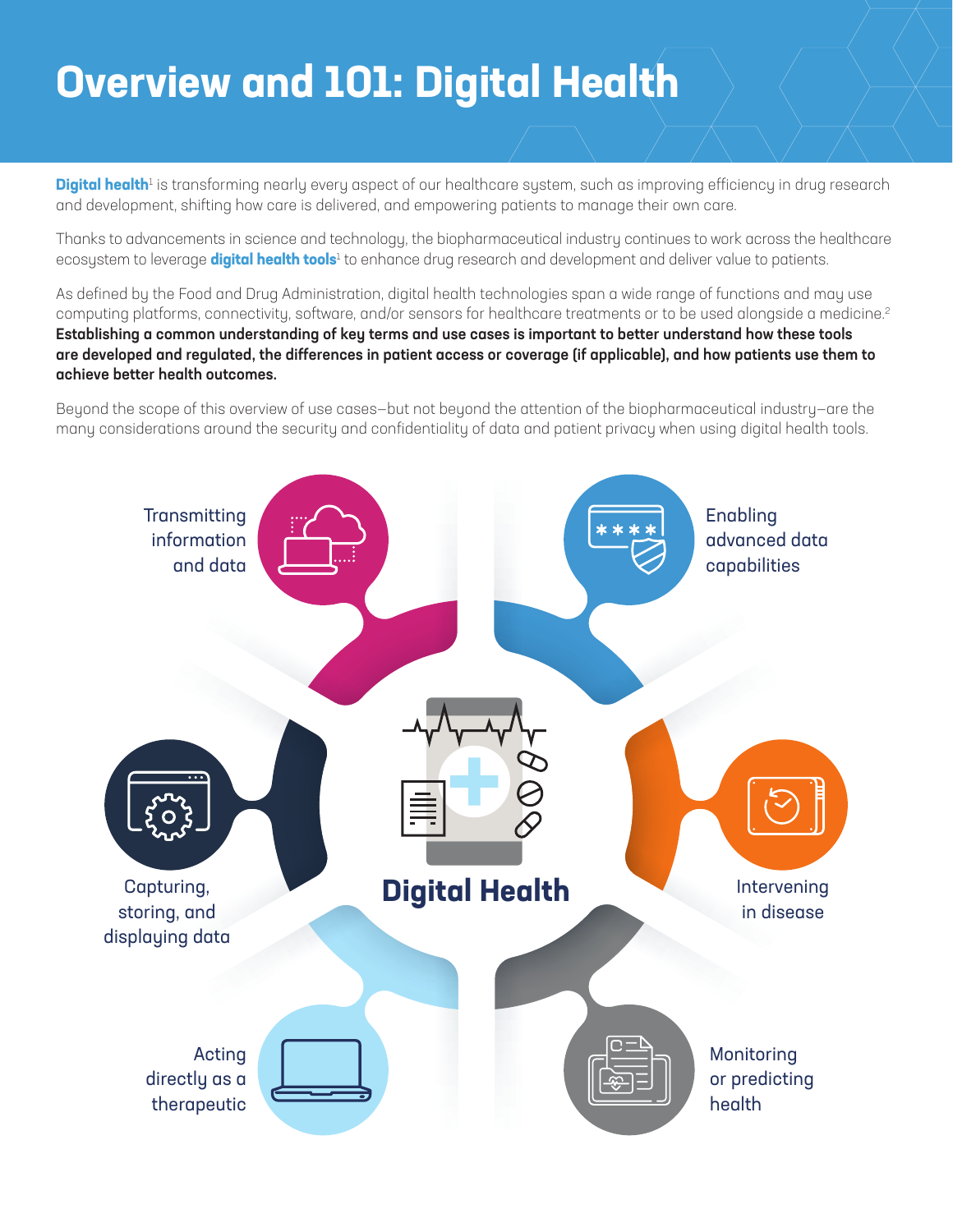# **The types of products and processes that make up digital health vary widely and can include examples of tools that achieve the purposes laid out below.**

## **CAPTURE, STORAGE, AND DISPLAY OF DATA**



## **TRANSMISSION OF INFORMATION AND DATA**

| Telemedicine <sup>1</sup>                                  | Telemedicine-only platforms facilitate remote care delivery and professional health-related<br>education through live, on-demand, virtual physician visits to connect patients to medical<br>professionals from numerous specialties via video, audio, or text <sup>8</sup> |
|------------------------------------------------------------|-----------------------------------------------------------------------------------------------------------------------------------------------------------------------------------------------------------------------------------------------------------------------------|
|                                                            | Telemedicine integrated in a one-stop shop platform that provides virtual, on-demand<br>physician visits that diagnose, prescribe, and deliver medications, such as a platform focused<br>specifically on treating chronic migraine <sup>9</sup>                            |
| <b>Clinical decision</b><br>support software <sup>10</sup> | Tools and software that present information for independent clinician review, such as<br>software programs that check drug interactions, calculate drug doses, send preventive care<br>reminders to patients, or track adverse events to medications                        |
| <b>Clinical trial</b><br>support tools <sup>11-13</sup>    | Tools such as wearable devices and mobile applications that are utilized to collect, store,<br>transmit, or analyze data, including patient-generated data, captured digitally to help enable<br>decentralized clinical trials <sup>a</sup>                                 |
|                                                            | For example, there are wearable devices that continuously measure gait and sleep in patients<br>in clinical trials that are focused on Parkinson's disease <sup>14</sup>                                                                                                    |

#### **ADVANCED DATA CAPABILITIES**

| <b>Artificial</b><br>intelligence (Al) <sup>1</sup> | Devices or products that can imitate intelligent behavior or mimic human learning and reasoning<br>that are used in identifying and validating drug targets, compound discovery, and safety testing                                                                                        |
|-----------------------------------------------------|--------------------------------------------------------------------------------------------------------------------------------------------------------------------------------------------------------------------------------------------------------------------------------------------|
|                                                     | For example, there is an AI platform used in research and development that uses an<br>advanced analytical technique called convolutional neural networks to predict binding of<br>small molecules to proteins, facilitating faster discovery of new small molecule medicines <sup>15</sup> |
| <b>Machine learning</b><br>$(ML)^1$                 | A subset of AI that can be used to design an algorithm or model without explicit programming<br>but through the use of automated training with data                                                                                                                                        |
|                                                     | For example, there is a tool that applies ML algorithms to models of genetic diseases to<br>determine the difference between healthy and diseased cells and identify drug targets <sup>16</sup>                                                                                            |

a Decentralized clinical trials leverage technologies such as telemedicine and remote patient monitoring for trial execution.



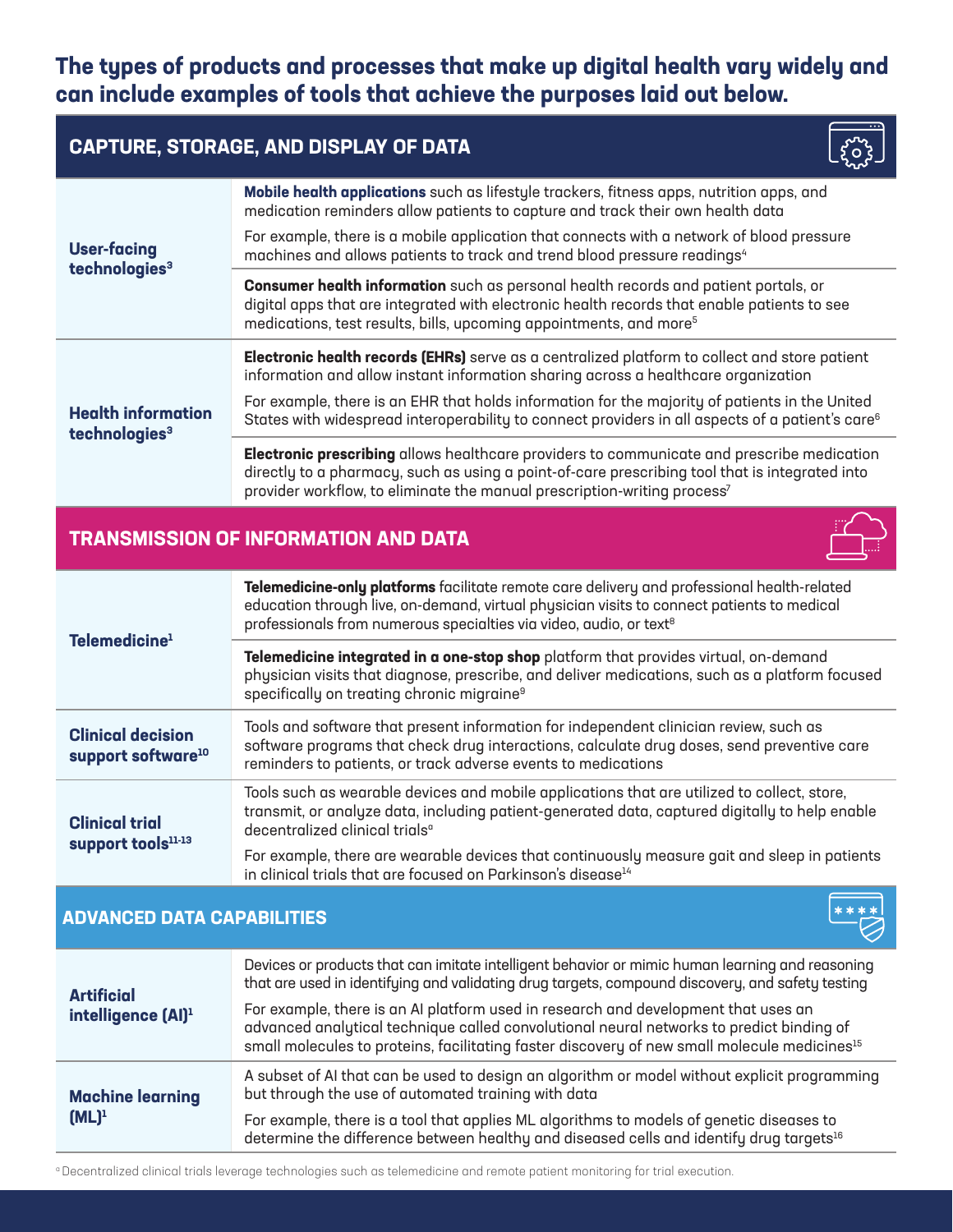## **TRANSLATION OF RAW HEALTH DATA INTO INFORMATION FOR MONITORING OR PREDICTIONS OF ASPECTS OF HEALTH OR A DISEASE17**

| <b>Digital</b><br>diagnostics <sup>18</sup>                             | Software-driven connected technologies that are used to detect or confirm the presence of a<br>disease or condition of interest to identify individuals with a subtype of the disease, such as<br>an ML software system used to diagnose diabetic retinopathy <sup>19</sup>                                                                                                                                                                                                                                                           |
|-------------------------------------------------------------------------|---------------------------------------------------------------------------------------------------------------------------------------------------------------------------------------------------------------------------------------------------------------------------------------------------------------------------------------------------------------------------------------------------------------------------------------------------------------------------------------------------------------------------------------|
| Digital biomarkers <sup>1</sup>                                         | Digital measures of variables that are an indicator of normal biological processes or<br>responses to an exposure or intervention, including therapeutic interventions that can only<br>be or should be measured by a validated digital health technology tool. Examples include a<br>platform that tracks changes in typing cadence, generating a digital biomarker that can be<br>used to monitor brain health and detect neurodegenerative diseases such as Alzheimer's<br>disease, Huntington's disease, and others <sup>20</sup> |
| <b>Electronic</b><br>clinical outcomes<br>assessments<br>$[eCOAs]^{18}$ | Digital measures used to capture how patients feel, function, or survive, such as a tool that<br>applies AI algorithms to data captured from sensors to predict disease onset/progression and<br>identify key intervention points <sup>21</sup>                                                                                                                                                                                                                                                                                       |
| <b>Remote patient</b><br>monitoring <sup>22</sup>                       | Tools that can be used to collect medical and health data from a patient and securely<br>transmit that information to a healthcare provider for monitoring and intervention purposes<br>For example, there is a tool that monitors the temperature of a person's feet every day for<br>patients with high-risk diabetes to detect diabetic foot ulcers <sup>23</sup>                                                                                                                                                                  |

## **TRANSLATION OF RAW HEALTH DATA INTO AN INTERVENTION INDEPENDENT OR IN CONCERT WITH OTHER THERAPIES<sup>1</sup>**

| <b>Digitally</b>                                          | Tools that are integrated with either a drug or biologic to optimize health outcomes, such as                                                                                                                                                                                                                                                                                  |
|-----------------------------------------------------------|--------------------------------------------------------------------------------------------------------------------------------------------------------------------------------------------------------------------------------------------------------------------------------------------------------------------------------------------------------------------------------|
| integrated                                                | ingestible sensors that can be included in oral tablets to track when a medication is taken in                                                                                                                                                                                                                                                                                 |
| products                                                  | a companion platform <sup>24</sup>                                                                                                                                                                                                                                                                                                                                             |
| <b>Automatic</b><br>measurement and<br>intervention tools | Tools that measure and intervene using algorithms to serve a primary function that does<br>not require human intervention. For example, there are artificial pancreas systems that can<br>combine continuous glucose monitoring through a wearable sensor with an insulin pump<br>controlled by a computer-controlled algorithm to automatically deliver insulin <sup>25</sup> |

## **ACT DIRECTLY AS A THERAPEUTIC<sup>18</sup>**



| <b>Prevention</b>                  | Patient-centered tools used to help improve health functions, such as a cognitive behavioral                                                                                                                                                |
|------------------------------------|---------------------------------------------------------------------------------------------------------------------------------------------------------------------------------------------------------------------------------------------|
| or health                          | therapy that helps patients with irritable bowel syndrome track symptoms, manage flare-ups,                                                                                                                                                 |
| improvement tools                  | and change unhelpful behaviors and thoughts <sup>26</sup>                                                                                                                                                                                   |
| <b>Disease</b><br>management tools | Tools used to help patients and providers manage their disease, such as a platform that<br>engages individuals with type 2 diabetes, hypertension, and obesity-and their providers-to<br>improve self-management and outcomes <sup>27</sup> |
| <b>Disease treatment</b>           | Tools prescribed to a patient to treat a disease, such as a sensory stimulus software for the                                                                                                                                               |
| tools (prescription                | treatment of attention deficit-hyperactivity disorder through a video game experience <sup>28</sup> or a                                                                                                                                    |
| required)                          | digital therapy used as an adjunct to standard outpatient treatment of opioid use disorder <sup>29</sup>                                                                                                                                    |